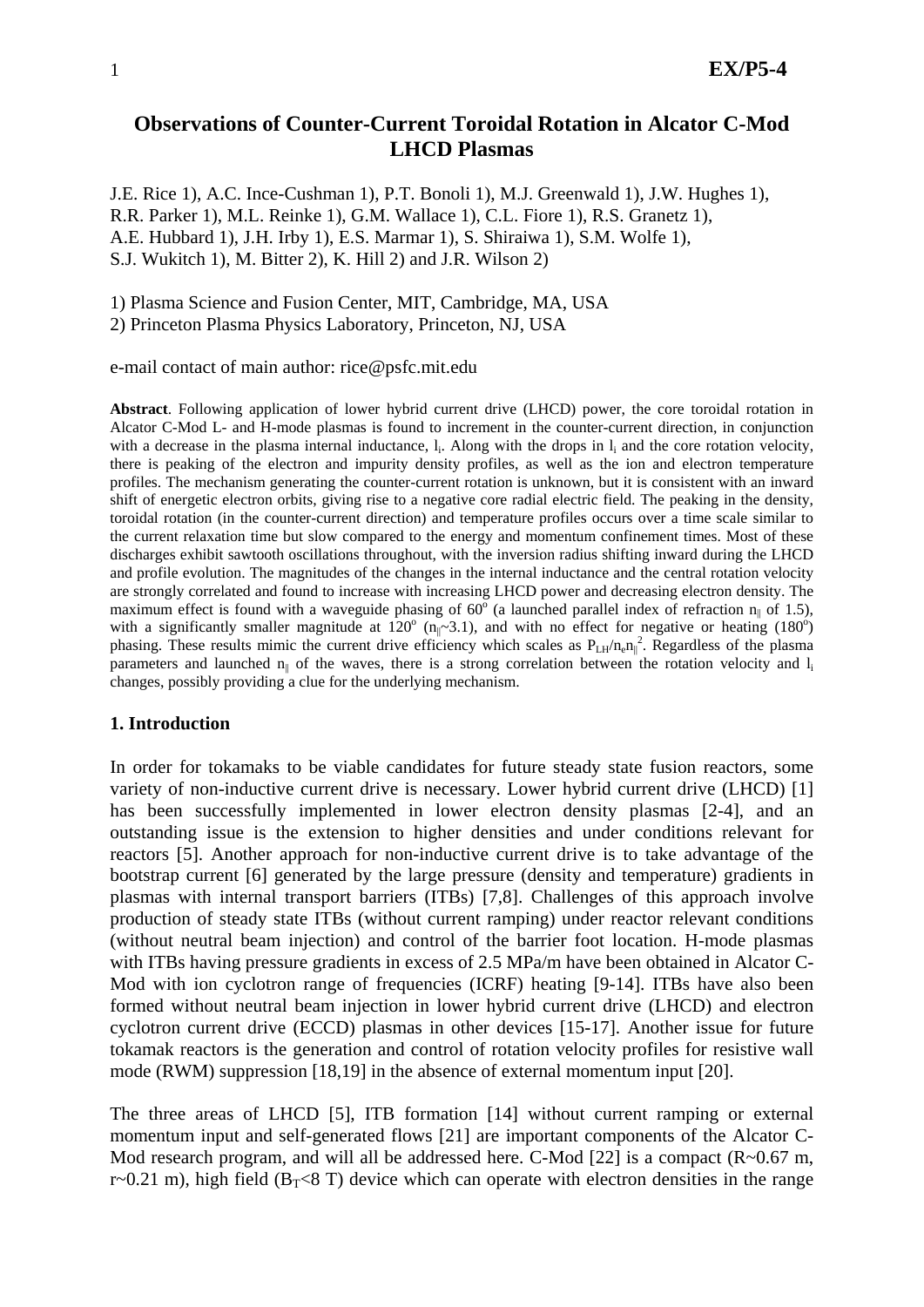from  $10^{19}$ - $10^{21}/m^3$ . Auxiliary heating is provided with up to 6MW of ICRF power. Dimensionless plasma parameters in the following ranges have been achieved:  $0.2 < \beta_{\rm N} < 1.8$ ,  $0.01 < v^* < 20$  and  $170 < 1/\rho^* < 500$ . Non-inductive current is driven with LH waves injected from an 88 waveguide launcher capable of delivering up to 1.2 MW of power at 4.6 GHz with a parallel index of refraction,  $n_{\parallel}$ , in the range of 1.5-4 (waveguide phasing between 60<sup>o</sup> and 150°), in both the co- and counter-current direction [5]. Time resolved toroidal rotation velocity and ion temperature profiles have been measured with an imaging Johann x-ray spectrometer system, from the Doppler shifts and broadening of argon and molybdenum x-ray emission lines [23]. Electron density profile evolution was determined using a laser interferometer and Thomson scattering system, electron temperature profiles were measured using Thomson scattering and a variety of ECE diagnostics and x-ray emission profiles were recorded with a diode array [24]. Unfortunately, the motional Stark effect diagnostic was not available for current density profile measurements in the discharges presented here; information on the current density comes from the internal inductance  $l_i$ , a measure of the peakedness of the current density profile, observations of sawtooth patterns and EFIT [25] magnetics reconstructions.

An outline of the paper is as follows: LHCD discharge time histories and parameter profiles will be presented in 2, followed by scaling studies in 3, with a discussion and conclusions in 4.

## **2. Observed Rotation Time Histories and Profile Evolution**

In order to optimize performance in advanced tokamak operation, LHCD has been applied to a variety of different plasma types under a wide parameter range: lower, double and upper null L-mode target discharges with  $B_T$  in the range from 3.8 to 6.2 T, currents from 0.6 to 1.0



*FIG.1. The electron density, electron temperature, LHCD power, internal inductance and central toroidal rotation for a 5.4 T, 0.8 MA L-mode discharge.* 

MA and electron densities from 0.4 to 1.2 x  $10^{20}/m^3$ , in addition to Hmode target plasmas. LHCD power levels between 0.4 and 1.1 MW have been injected with  $n_{\parallel}$  in the range of 1.5-4, both co- and counter-current, including pure heating phasing. Shown in Fig.1 are the time histories of several parameters of interest for a low density 5.4 T, 0.8 MA L-mode discharge with LHCD. Following application of 0.8 MW of power between 0.8 and 1.3 s (with a launched  $n_{\parallel} \sim 2.3$ ), there was an increase in the core electron density and temperature, a drop in the internal inductance (consistent with a broadening of the current density profile) and an increment of the central toroidal rotation velocity in the counter-current

direction [26]. (Here a negative velocity corresponds to counter-current rotation.) Modeling indicates that about 250 kA were driven by LH waves in this case. The time scale for all of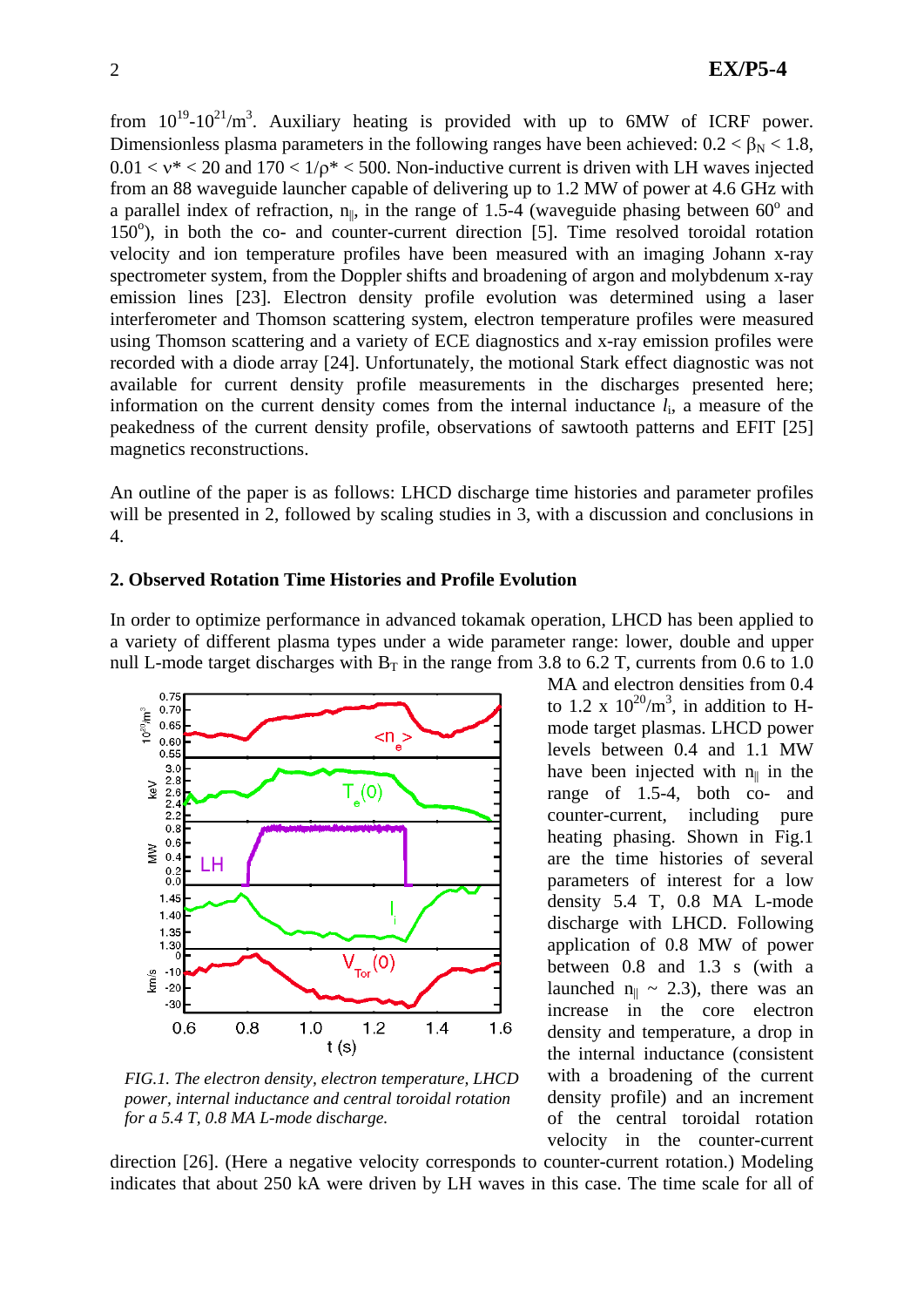these changes is of order of 100s of ms, similar to the current relaxation time  $(\tau_{CR} = 1.4a^2 \kappa T_e^{1.5}/Z_{eff} \sim 250 \text{ ms})$ , but much longer than the energy [27] or momentum [28,29] confinement times  $(\sim 35 \text{ ms})$ . The time evolutions of the internal inductance and the toroidal rotation velocity are similar, suggesting a connection between the two quantities.



*FIG.2. A comparison of two similar discharges with*  $n_{\parallel} \sim 1.55$  *(red solid) and*  $n_{\parallel} \sim 2.3$  *(green*) *dashed).* 



*FIG.3. Electron density (top), toroidal rotation velocity (middle) and electron and ion temperature (bottom) profiles before (green dashed, asterisks) and during (solid red, dots) LHCD.* 

The magnitude of the changes in the internal inductance and core rotation velocity depend on the  $n_{\parallel}$  spectrum of the launched waves [26]. Shown in Fig.2 is a comparison of two similar plasmas with different waveguide phasings. The discharge shown in red had an  $n_{\parallel} \sim 1.55$  and demonstrated a much larger drop in *l*i and  $V<sub>Tor</sub>$  than the discharge shown in green dashed, with  $n_{\parallel} \sim 2.3$ . This further emphasizes the connection between the rotation and internal inductance in LHCD plasmas.

The increases in density and temperature, and drops in rotation during LHCD occur in the very core of the plasma [26]. Shown in Fig.3 are the density, velocity and temperature profiles for the discharge of Fig.1 at two different times, before (0.75 s) and during (1.15 s) LHCD. There is a peaking of the electron density profile inside of R =  $0.775$  m (r/a  $\sim$  0.4) during LHCD, while outside of this radius the profile remains unchanged. Similar behavior is seen in the electron and ion temperature profiles, with a peaking occurring inside of  $R = 0.755$  m during LHCD. Before LHCD, the velocity profile is rather flat and close to stagnant, while during LHCD, the profile is strongly centrally peaked in the counter-current direction. During LHCD, the sawtooth inversion radius moves inward to  $R \sim 0.73$ m from the target location of  $R \sim 0.76$  m. All of the profiles are relatively flat inside of the inversion radii both before and during LHCD. A flattening of the rotation velocity profile inside of the sawtooth inversion radius has been observed in TCV plasmas [30,31].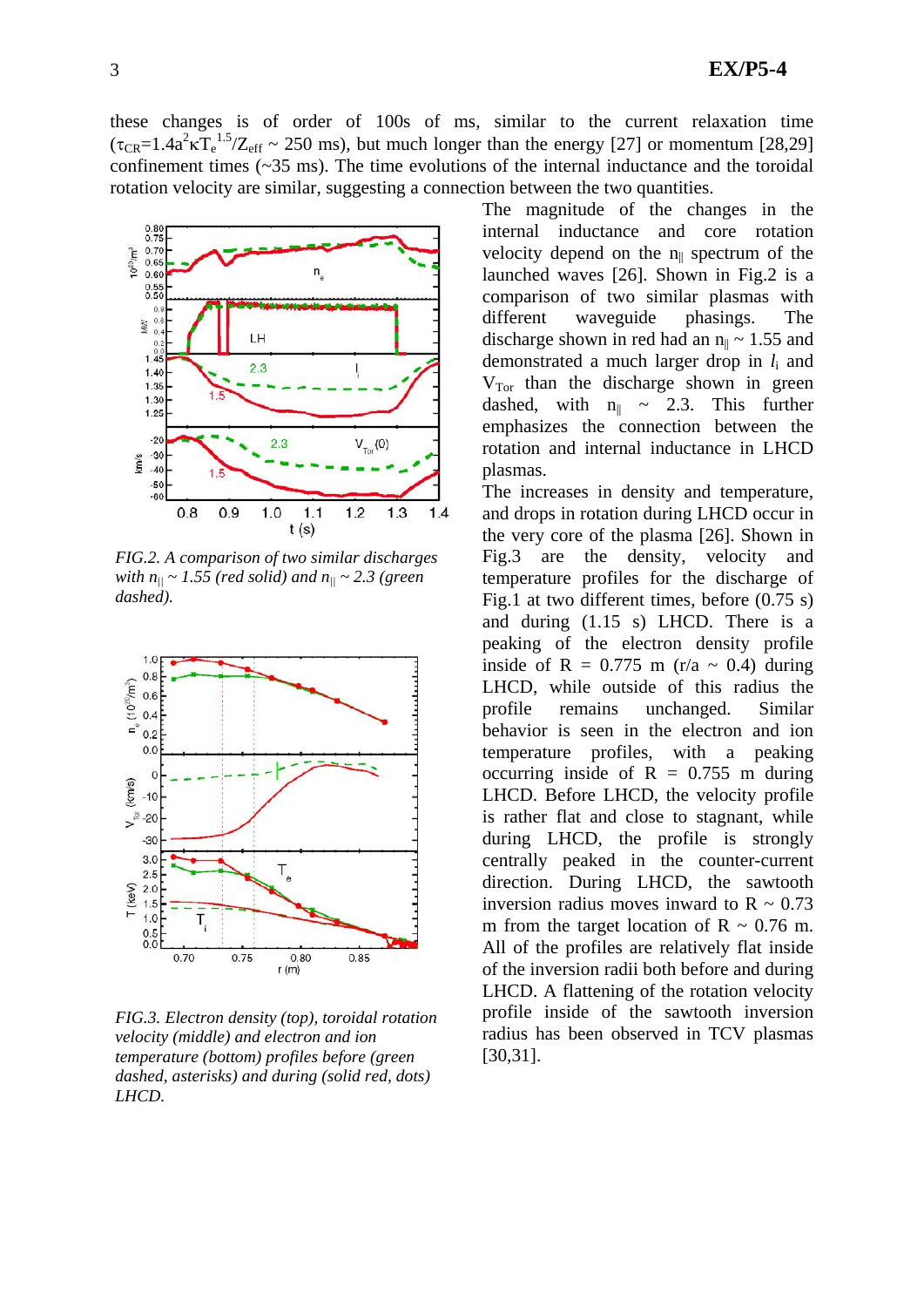## **3. Scalings**

Parameter scans of target plasma density, LHCD power and waveguide phasing have been undertaken in order to optimize performance. Shown in Fig.4 are results from a shot to shot power scan with a launched  $n_{\parallel} \sim 2.3$  into 0.8 MA, 5.4 T target plasmas. In the top frame is the density peaking factor, the ratio of the central density to that at  $r/a = 0.7$ ; there is a steady increase in the density peaking with LHCD power. Similar behavior is seen in the ion temperature, as shown in the middle frame; the change in the central ion temperature (compared to the pre-LHCD level) also increases with injected power. In the bottom frame is the magnitude of the change in the central rotation velocity (always in the counter-current direction), comparing before and during LHCD, and there is a similar scaling with power. The vertical bands of points near the power level of 0.44 MW are due to variations in electron density. Shown in Fig.5 are the same three peaking parameters as a function of electron density for a series of 0.8 MA, 5.4 T discharges at fixed power (0.42 to 0.47 MW) with  $n_{\parallel} \sim$ 2.3. For all three of these parameters, there is a decrease with increasing electron density. These trends with LHCD power and electron density suggest a similarity to the current drive efficiency, which scales the same way. Similar behavior in the density and temperature profile peaking also holds.





*FIG.4. Density peaking factor (top), change in the central ion temperature (middle) and the change in the central rotation velocity (bottom) as a function of LHCD power.* 

*FIG.5. Peaking parameters (as in Fig.4) as a function of electron density at fixed LHCD power.* 

As is evident from Figs.1 and 2, the changes in internal inductance and rotation velocity are well correlated, regardless of plasma conditions or launched  $n_{\parallel}$ . This point is emphasized in Fig.6 which shows the magnitude of the change in the rotation velocity as a function of the change in *l*i, for a large number of discharges, regardless of plasma or LHCD parameters. The points in this figure represent a range of electron density from 0.4 to 1.2 x  $10^{20}/m^3$ , toroidal magnetic field from 3.8 to 6.2 T, plasma current from 0.6 to 1.0 MA and LHCD power from 0.4 to 1.1 MW, with a variety of magnetic configurations. The points are sorted by launched  $n_{\parallel}$  between ~ 1.5 and 3.1. For waves directed counter-current, with  $n_{\parallel}$  ~ -1.5 and -2.3, there is very little effect.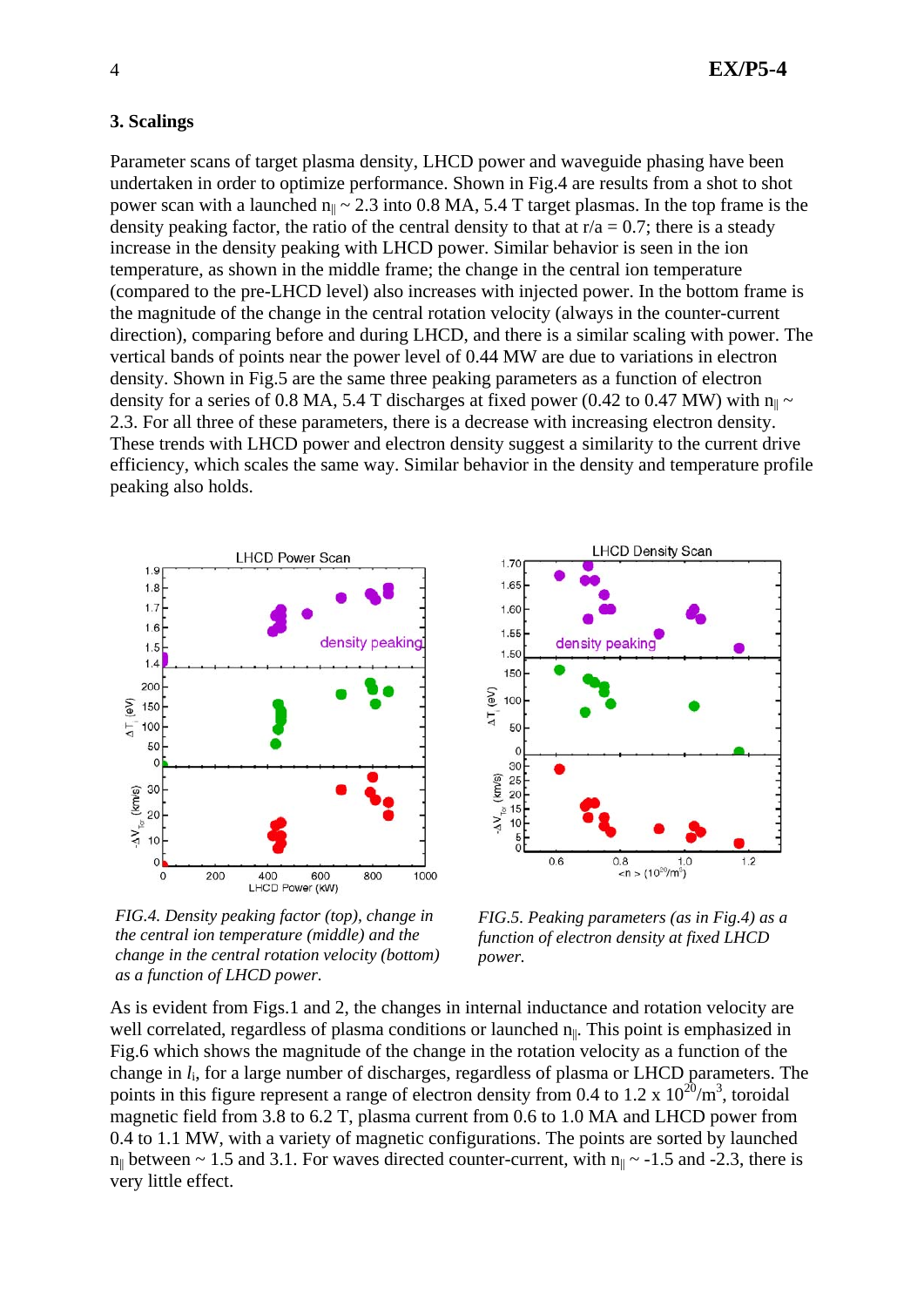## 5 **EX/P5-4**

#### **4. Discussion and Conclusions**

Counter-current rotation during LHCD implies that the radial electric field is negative in the core region [26]. A negative core  $E_r$  indicates that there is an inward shift of electron orbits (or an outward shift of ion orbits). The fast electrons generated by LHCD experience an increase in  $|v_{\parallel}|$  and hence an increase in their curvature drift velocity, whose sign is such that their orbits contract [26]. These fast electrons slow down through collisions on flux surfaces radially inward of the ones on which they were born, which constitutes a radial current and results in a negative  $E_r$ . Another possible mechanism for the negative core  $E_r$  is a resonant trapped particle pinch [32], which results from the canonical angular momentum absorbed by the trapped electrons which interact with the LH waves. Since the resonant particles are relatively collisionless, the added momentum cannot be readily lost, and they are forced to drift radially inward. While these fast electron models may explain the direction of the observed rotation, whether they can account for the velocity profile evolution time scale remains an open question.

In summary, substantial counter-current rotation has been observed in LHCD discharges. The magnitude of the rotation is core localized and increases with LHCD power, decreases with electron density and decreases with the  $n_{\parallel}$  of the launched waves. The negative core radial electric filed is consistent with an inward shift of fast electron orbits. The rotation evolves on a time scale similar to the current relaxation time but slow compared to the momentum



*FIG.6. The change in the central rotation velocity as a function of the change in the internal inductance with LHCD. The points are sorted by n||.* 

confinement time. The rotation is well correlated with changes in the internal inductance, and peaking of the core electron density, as well as ion and electron temperatures.

## **5. Acknowledgements**

The authors thank N. Fisch for enlightening discussions, J. Terry for  $D_{\alpha}$  measurements and the Alcator C-Mod operations, LHCD and ICRF groups for expert running of the tokamak. Work supported at MIT by DoE Contract No. DE-FC02-99ER54512.